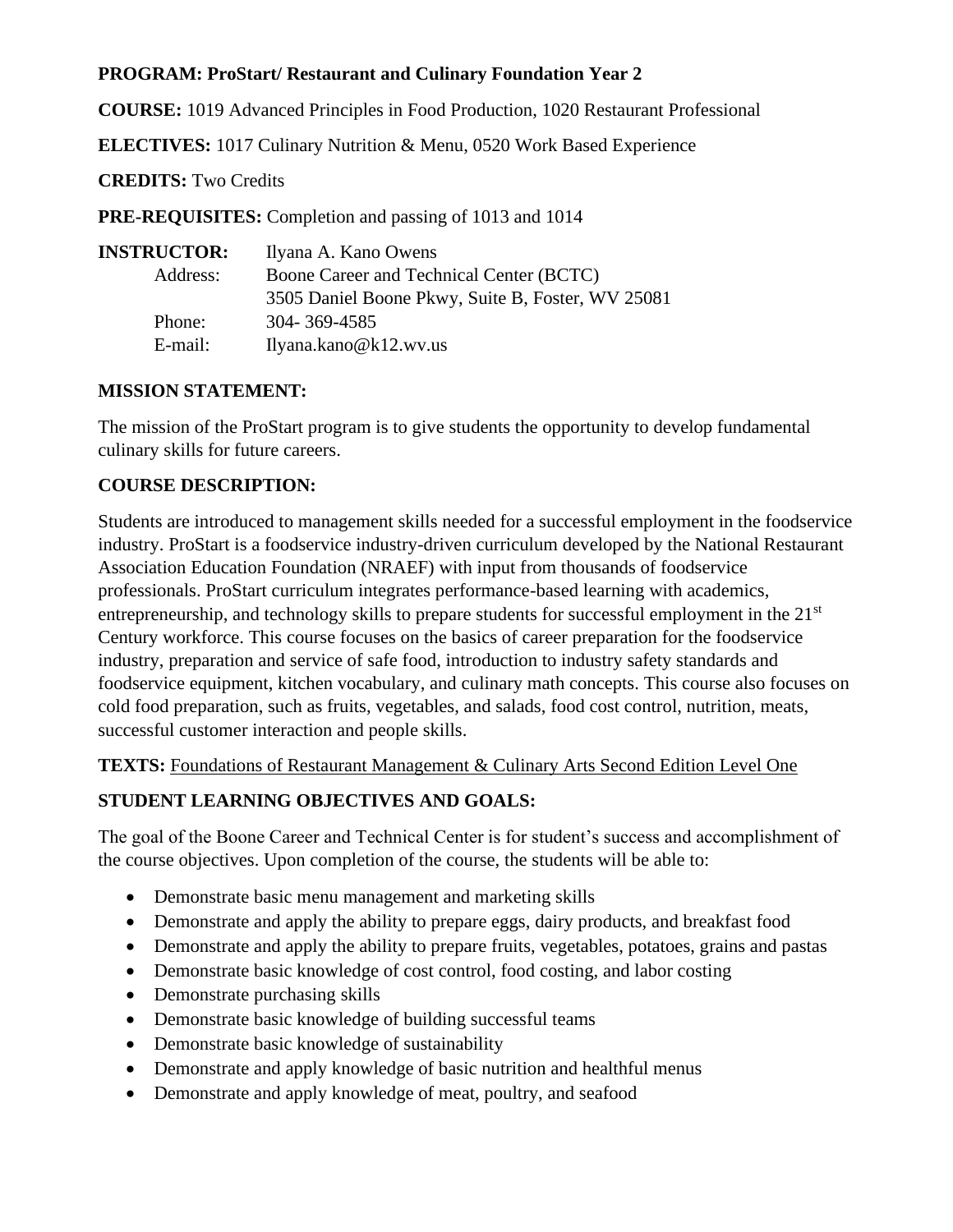- Apply basic knowledge of baking pastry, yeast breads, cakes, pies and desserts
- Apply basic knowledge of plating and garnish

#### **BASIC COURSE REQUIREMENTS:**

- 1. Pencil, Black or Blue Ink Pen, Highlighter, and Black Permanent Marker
- 2. Folder for paperwork and assignment
- 3. College Rule Notebook
- 4. Proper attire for lab work, addressed by the instructor
- 5. Proper technological devices used for education

\*\*\*Participation points will be deducted for failure to bring required materials to class

## **CREDENTIALS and HONORS:**

**Certification of Achievement (COA):** An award given to students who have completed and passed "The Foundation of Restaurant Management and Culinary Arts" Level 1 and 2 Exams, documented 400 hours of work and demonstrate proficiency on more than 50 workplace competencies. Students with the COA benefit by receiving scholarships, job opportunities, class credits and more.

**National Technical Honor Society:** Honor student achievement and leadership in career and technical education, promote educational excellence, award scholarships, and enhance career opportunities for the NTHS membership.

**Food Handlers Card:** Given to students who have successfully completed the Food Handlers Card training, presented by Boone County Department of Health. Renewal at 2 years.

**ServSafe Managers Certification:** Awarded to students who successfully complete and PASS the ServSafe national exam. Nationally recognized credential. Renewal at 5 years.

**West Virginia Welcome:** Awarded to students who successfully complete the West Virginia Welcome training and pass the final exam. State-recognized credential for hospitality training.

**American Red Cross CPR and First Aid Certification:** Awarded to students who successfully complete the CPR and First Aid training and pass the certification assessment. The training is presented by a certified instructor and is a nationally recognized credential. Renewal at 5 years.

## **GRADING AND EVALUATIONS:**

- 1. Examinations, quizzes, and written assignments will be given a numerical grade. Assignments for the week are posted on the board and on Schoology and should be written in your planners.
- 2. Participation in skills labs is required, using correct uniform attire. Students must demonstrate competence in assigned skills and will receive a grade upon completion of each skill.
- 3. All work will be graded. Must be neat and legible, written in black or blue ink pen or pencil. Must include name, date, class, and Chapter title.
- 4. Incomplete work will not be accepted. Late work will be lowered by one (1) letter grade for each day that the assignment is late. Schoology may also determine a cut-off date for turning in work.
- 5. If your work does not meet the criteria above, it will be returned to you for correction. Your final score will be determined by the average of the grades you received for the assignment.
- 6. Daily attendance and participation in class activities are critical to your success in this course. Students will receive numerical grade for each day.